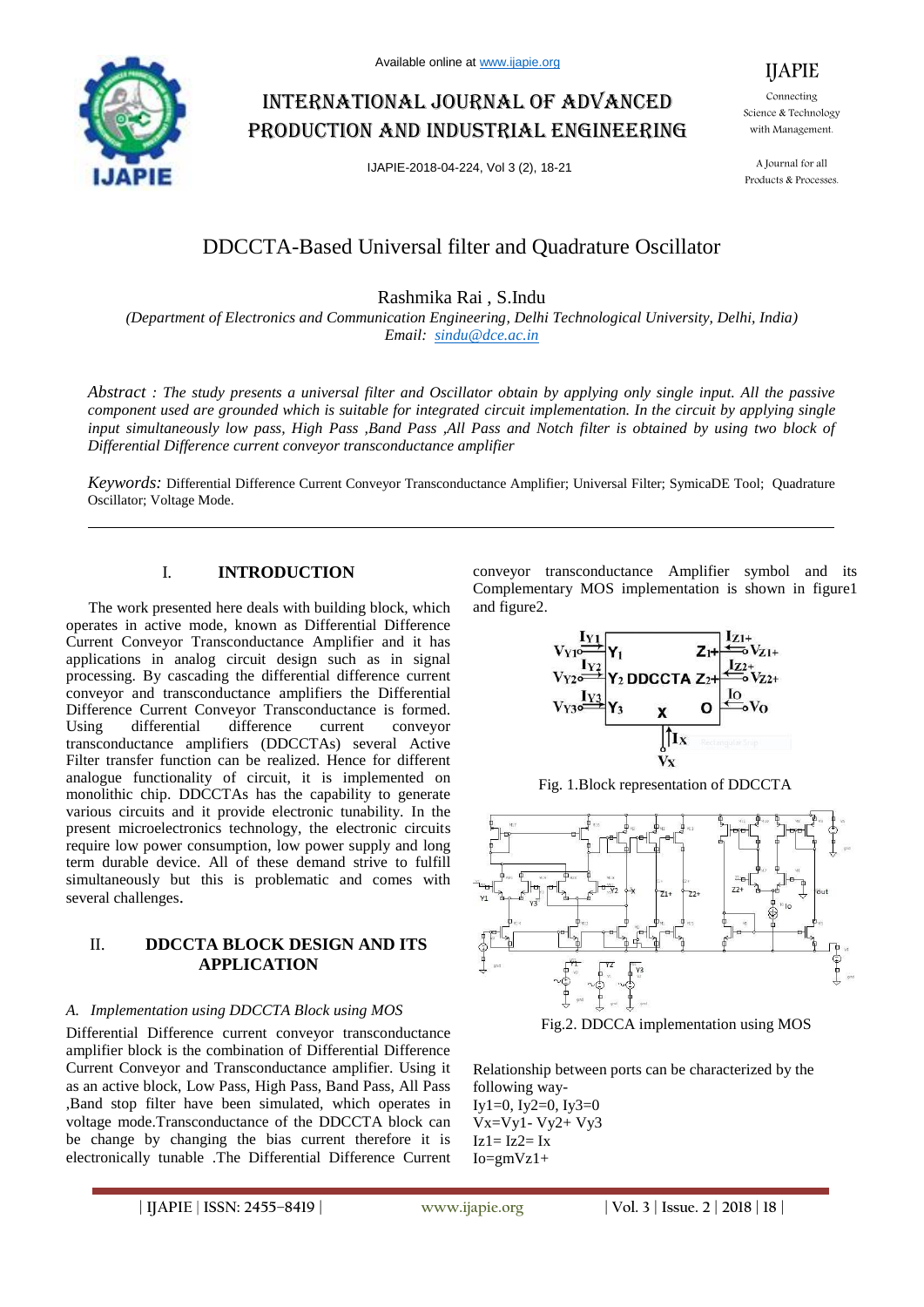It can be written in Matrix form as-

|  |  |  | $\boldsymbol{0}$ | $\theta$         |              |          |          | $V_{Y1}$       |
|--|--|--|------------------|------------------|--------------|----------|----------|----------------|
|  |  |  |                  | 0                | 0            | $\bf{0}$ | $\bf{0}$ | $\mathbf{v}$   |
|  |  |  | $\bf{0}$         | $\bf{0}$         | $\theta$     | $\bf{0}$ | 0        | V <sup>2</sup> |
|  |  |  |                  | 0                | $\mathbf{0}$ | $\theta$ |          |                |
|  |  |  | $\bf{0}$         | п                | $\bf{0}$     | $\bf{0}$ | 0        |                |
|  |  |  |                  |                  |              | $\bf{0}$ | 0        |                |
|  |  |  | $\bf{0}$         | $\boldsymbol{0}$ | $g_m$        | $\bf{0}$ | $\bf{0}$ | $V_{O}$        |

Here current through the terminal Y1, Y2 and Y3 is zero therefore it offers high impedance terminal and current at X terminal is finite , hence it offers low impedance terminal. Port X follows the voltage difference of port Y1 and Y2 and then add voltage of port Y3. The current at  $Z1+$  duplicates the current of port  $X$  in positive magnitude. The  $Z2+$  port has a current which is duplicated of current at Z1+ port. Current at Z2+ is an extended output. Here gm is transconductance which acts as a transfer function and convert voltage at  $Z1+$ port to the current at Io port. Since gm is controlled by external bias current  $I_B$ , therefore it is electronically tunable which is very useful in variety of circuit implementation while designing a circuit.

#### *B. Filter Configuration*

Nowadays massive electronics tools use the filter. It is almost impossible to design an electronics system without use of filter. They use in all the area of electronics system ranging from mobile phone , broadband network to demodulation and tuning , loudspeaker. The main characteristic of filter is, it allows passing specific range of frequency and blocking the frequency other than desired frequency. The circuit in the filter uses two Differential Difference Current Conveyor Transconductance Amplifier block and two capacitor and resistor respectively. The capacitor and resistor which used here is grounded. Since the grounded capacitor compensates for stray capacitance at their port therefore it is attractive for monolithic integrated circuit prospective .Grounded resistor can be replaced by electronic resistor using MOS device. It uses SIMD i.e single input multiple output.



#### Fig.3 Block diagram of Universal Filter

The figure shown above is the schematic of universal filter where band pass filter is obtained at port V01 and Low pass filter is obtained at port V02 and High pass filter is obtained at port V03 and Notch Filter is obtained at port V04 and All Pass Filter is obtained at port V05. It used 180 nm technology PTM file for the circuit components dimension. It uses two grounded capacitor and two grounded resistor. Due to grounded component in the circuit parasitic effect is minimized in the circuit. Gain plot and phase plot is plotted using symica DE tools. Value of resistor and capacitor are adjusted to provide band pass filter for different resonance frequency and different quality factor. It uses two blocks of Difference Difference Current Conveyor Transconductance Amplifier. Connection between two active blocks is provided to obtain Universal Filter. Frequency and quality factor can be change orthogonally. Biasing current is adjusted to provide tunability in the circuit. Formula for natural frequency, quality factor and band width can be given as

$$
WO = \sqrt{\frac{gm1}{Ricic2}}, \qquad Q = \sqrt{\frac{gm1R1C1}{C2}}, \qquad BW = \frac{1}{R1C1}
$$
 (1)

Where transconductance of upper block is taken as  $g<sub>m1</sub>$ 

#### *C. Simulation Result of Filter*



Fig .4 .Gain Response of Band Pass Filter

The band pass filter response obtained at port  $Vo_1$  where Centre frequency is coming as 12.4031MHz.This graph is drawn by taking transconductance of both Differential Difference Current Conveyor Transconductance block as 267.53559uA/V. This value is calculated by applying 0.3V at the X terminal and calculate the value of  $V_{Z1+}$  and Io and the value of  $V_{Z1+}$ /Io is transconductance of the transconductance block by taking bias current as  $68.65$ uA,where R<sub>1</sub>=6.5Kohm  $C_1=1pF$ ,  $C_2=1pF$ .

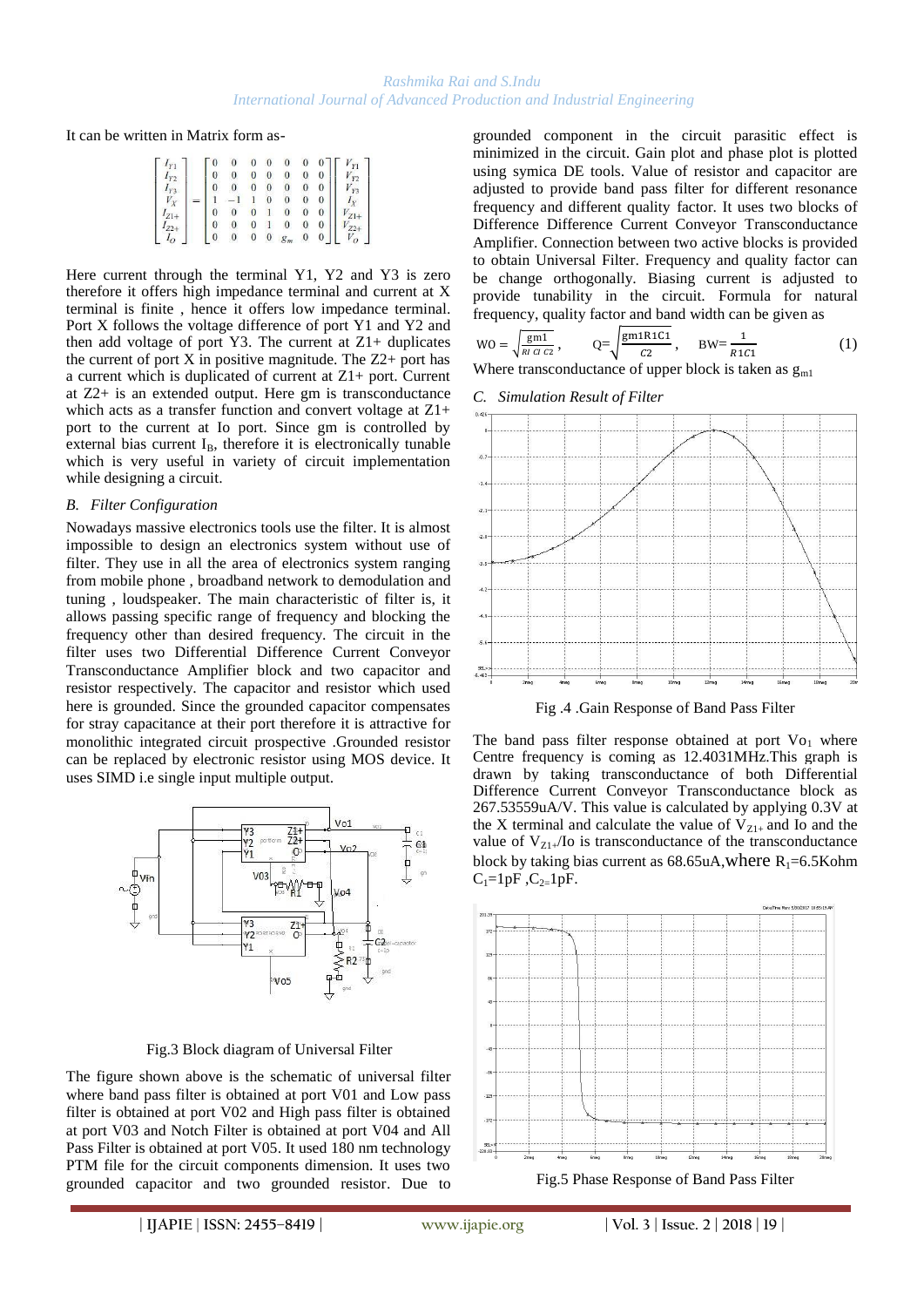From the above graph of phase response of band pass filter it can be seen that at very low frequency phase of the response is 180 degree and very high frequency value of the phase response is -180 degree. At the value around 5 mega Hz frequency there is transition of frequency from 180 degree to -180 degree.



Fig.6 Gain and Phase Response

Notch Filter response obtained at port V04 of filter which allows passing all low and high frequencies contents and block the band of frequency around 5 mega Hz. Phase of the notch filter shows almost zero degree phase at all the frequency except at 5MHz where transition of phase occurs from -90 to +90 degree, 180 degree phase shift occurs at transition frequency.



Fig.7 Gain plot of All Pass Filter

Above graph shows the gain response of all pass filters at the terminal V05 of the filter. It allows passing the entire frequency component.



#### Fig.8 Phase Plot of All Pass Filter

Phase of the All Pass Filter shown in the figure varies from 180 degree to -180 degree.

#### III. **OSCILLATOR DESIGN**

Through Symica DE Tool oscillator circuit tested on PTM 180nm Technology. Power supply in the circuit is set to be Vdd=-VSS=.9V.Oscillator is designed using one block of Differential Difference Current Conveyor Transconductance Amplifier and two capacitor of value 8pF and 4pF and Bias current is adjusted to 65micor Amp. During the simulating I obtain sinusoidal waveform at V01 and V02 of amplitude 202mV and 110mV respectively with the frequency of 2.5MHz .V01 and V02 are in the quadrature phase shifts with respect to each other. Bias current in the active block is set to 65uamp. Oscillation condition and frequency of oscillation can given by following formula

$$
\frac{1}{gm} + \frac{C1R1}{C2} < 2R1 \tag{2}
$$

$$
W_{O} = \sqrt{\frac{gm}{C1 C2 R1}}
$$
 (3)







## *A. Waveform obtain at Vo1 and Vo<sup>2</sup>*

From the above waveform it can be seen that sinusoidal Voltage of value of 202mV is obtain at port V01 and